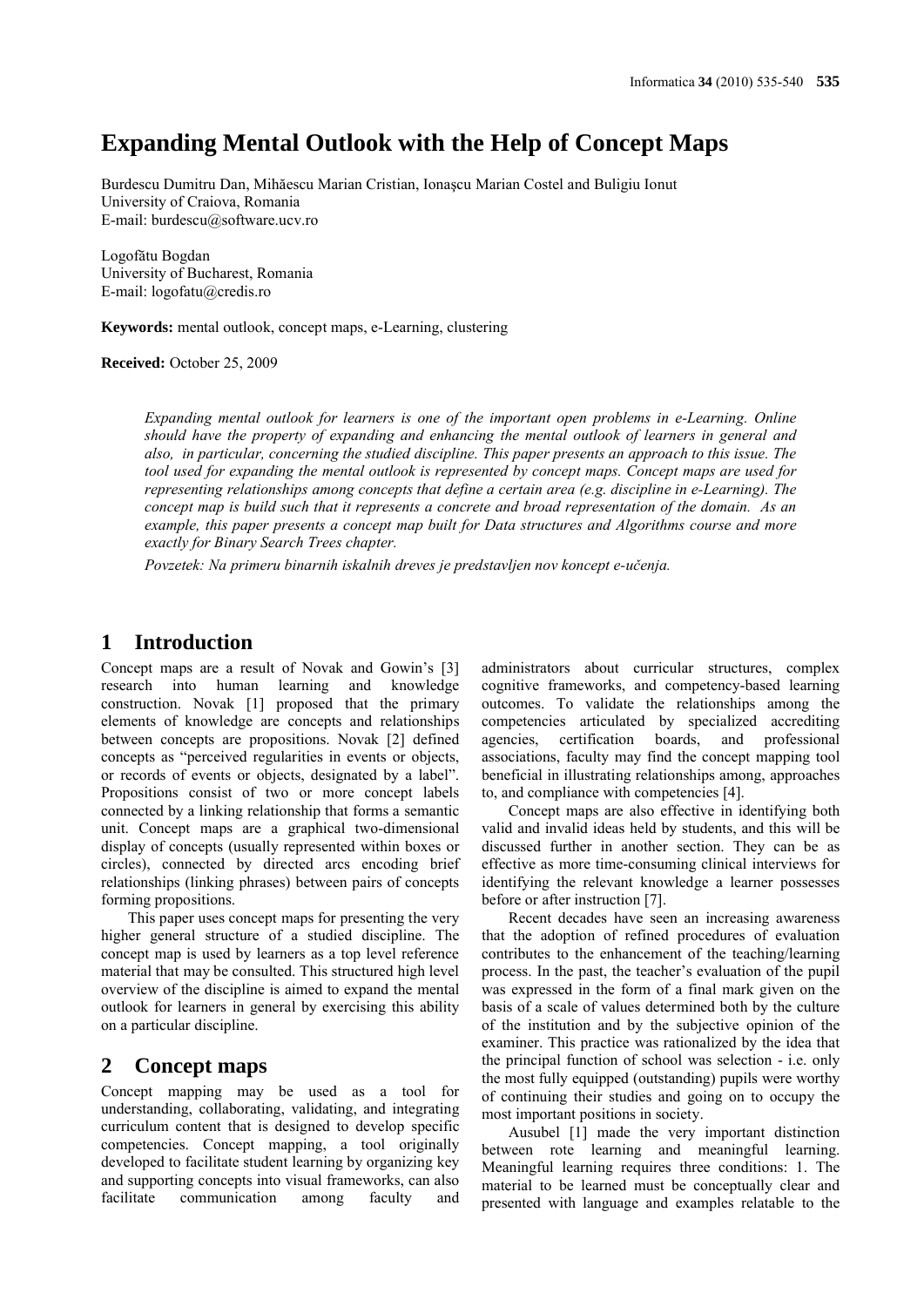learner's prior knowledge. Concept maps can be helpful to meet this condition, both by identifying large general concepts held by the leaner prior to instruction of more specific concepts, and by assisting in the sequencing of learning tasks though progressively more explicit knowledge that can be anchored into developing conceptual frameworks; 2. The learner must possess relevant prior knowledge. This condition can be met after age 3 for virtually any domain of subject matter, but it is necessary to be careful and explicit in building concept frameworks if one hopes to present detailed specific knowledge in any field in subsequent lessons. We see, therefore, that conditions (1) and (2) are interrelated and both are important; 3. The learner must choose to learn meaningfully. The one condition over which the teacher or mentor has only indirect control is the motivation of students to choose to learn by attempting to incorporate new meanings into their prior knowledge, rather than simply memorizing concept definitions or propositional statements or computational procedures. The indirect control over this choice is primarily in instructional strategies used and the evaluation strategies used. Instructional strategies that emphasize relating new knowledge to the learner's existing knowledge foster meaningful learning. Evaluation strategies that encourage learners to relate ideas they possess with new ideas also encourage meaningful learning. Typical objective tests seldom require more than rote learning [9].

According to this approach, the responsibility for failure at school was to be attributed exclusively to the innate (and, therefore, unalterable) intellectual capacities of the pupil. The learning/ teaching process was, then, looked upon in a simplistic, linear way: the teacher transmits (and is the repository of) knowledge, while the learner is required to comply with the teacher and store the ideas being imparted. [5].Usage of concept maps may be very useful for students when starting to learn about a subject. The concept map may bring valuable general overlook of the subject for the whole period of study. It may be advisable that at the very first meeting of students with the subject to include a concept map of the subject.

## **3 Data structures and algorithms / Binary search tree concept map**

The experimental concept map was used on Tesys e-Learning platform [6]. On this platform there was set an Algorithms and Data Structures discipline. The tests were performed for five chapters: Simply/Double Linked Lists, Binary Search Trees, Height Balanced Trees, B Trees and Graphs.

|  | The concepts are presented in table 1. |  |  |  |  |  |
|--|----------------------------------------|--|--|--|--|--|
|--|----------------------------------------|--|--|--|--|--|

| ID             | Concept           | ID  | Concept     |
|----------------|-------------------|-----|-------------|
| C1             | <b>BST</b>        | C9  | Right child |
| C2             | Dynamic Structure | CI0 | No child    |
| C <sub>3</sub> | Node(s)           | C11 | Root        |
| C4             | Traversed         | C12 | Leaf        |
| C <sub>5</sub> | Key               | C13 | Preorder    |
| Cб             | Parent            | C14 | Inorder     |
| C7             | Child             | C15 | Postorder   |

| UU | Left child |  | Ascending order |
|----|------------|--|-----------------|
|    |            |  |                 |

Table 1: List of concepts

The concept map for Binary Search Trees is presented in figure 1. It contains 16 concepts, 11 linking phrases and 16 propositions.

The list of propositions with two concepts and one linking phrase is presented in table 2. The list of propositions with three concepts and two linking phrases is presented in table 3.

Once the concept map has been built the general graph of the each chapter may be created. In this graph, each proposition will become an edge that links the first concept and the last concept. The domain knowledge expert will assign a weight for each edge. While the students answers questions the number of correct and wrong answers will determine the knowledge weight of that edge.

There is one proposition with five concepts and four linking phrases: "BST" may be "Traversed" in "Preorder" determines "Key" in "Ascending Order". The concepts are bolded and put between quotation marks, while linking phrases are italic and underlined.

| Id              | Concept | <b>Linking phrase</b> | Concept           |
|-----------------|---------|-----------------------|-------------------|
| P <sub>1</sub>  | BST     | 1S                    | Dynamic Structure |
| P <sub>2</sub>  | BST     | is made of            | Node(s)           |
| P <sub>3</sub>  | Node    | has                   | key               |
| <b>P4</b>       | Node    | 1S                    | Parent            |
| <b>P5</b>       | Node    | 1S                    | Child             |
| <b>P6</b>       | Parent  | is greater than       | Left child        |
| P7              | Parent  | is smaller than       | Right child       |
| P <sub>8</sub>  | Node    | may have              | Left child        |
| P9              | Node    | may have              | Right child       |
| P <sub>10</sub> | Node    | may have              | No child          |

Table 2: List of propositions with two concepts and one linking phrase.

| Id              |            | LP      | C         | LP | C         |
|-----------------|------------|---------|-----------|----|-----------|
| P11             | Node       | without | parent    | 1S | root      |
| P <sub>12</sub> | <b>BST</b> | may be  | traversed | ın | preorder  |
| P13             | <b>BST</b> | may be  | traversed | ın | inorder   |
| P <sub>14</sub> | <b>BST</b> | may be  | traversed | ın | postorder |

Table 3: List of propositions with three concepts and two linking phrases.

Once the Conncept Map has been set up the professor has to set up the quiz questions for the chapter. For each edge in the map it will correspond a certain number of quiz questions. There is no specification regarding the number of quiz questions but a minimum (e.g. five) number is still required. The activity performed by learner is monitored and stored. The Calculus engine will reconstruct an Annotated Concept Map which will present to the learner the current status of his knowledge level at Concept level. In this way, the learner will have an exact outlook of his knowledge level regarding that chapter. This information may be used by learners and course managers to obtain important information regarding the reached knowledge level.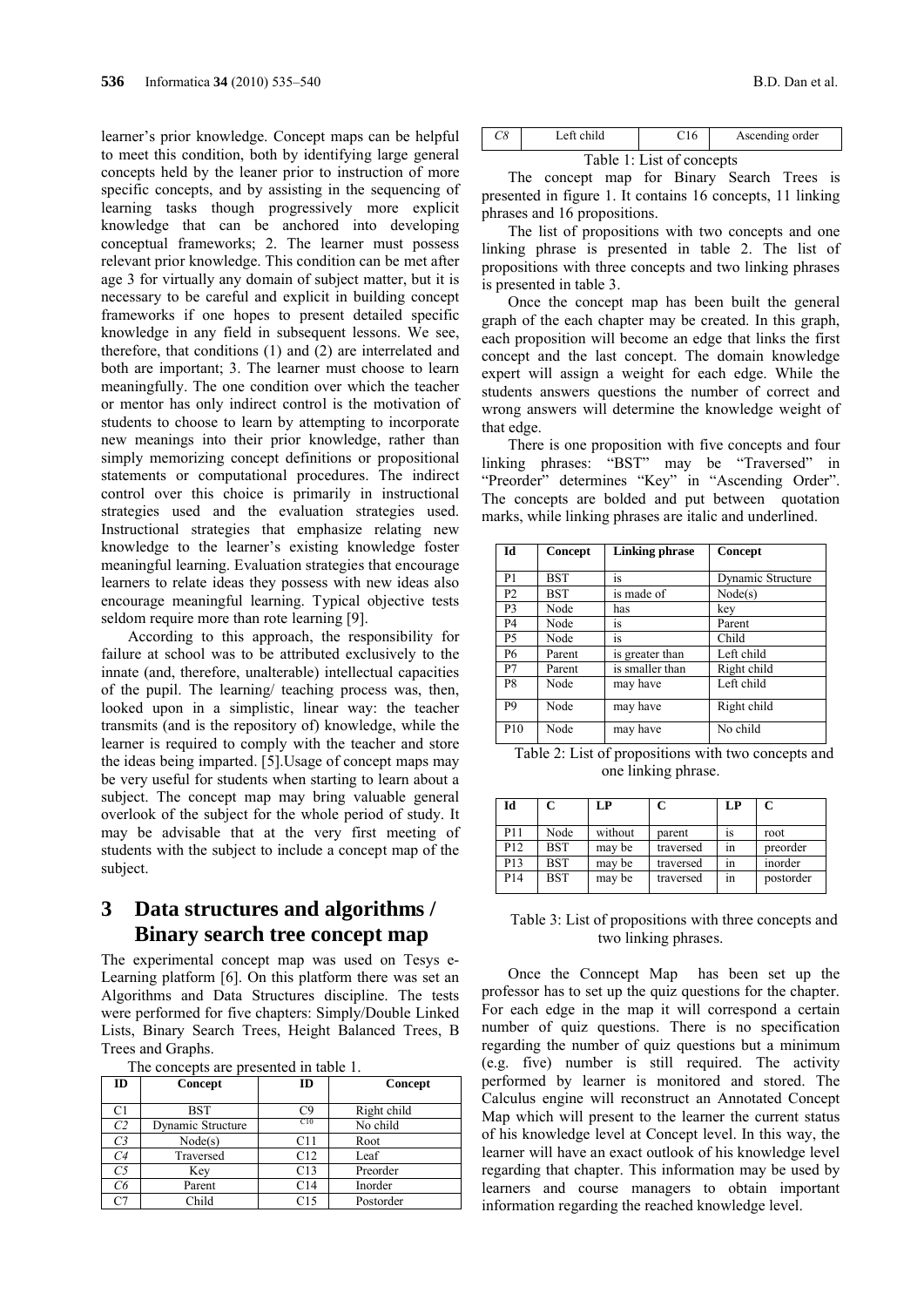

Figure 1: Binary Search Tree Concept Map

Defining a metric for computing the accumulated knowledge is accomplished. If

**W** is the weight of the edge, **CA** is the number of correct answers, **WA** is the number of wrong answers, **N** is the number of questions

Than

**KW** is the knowledge weight of the edge

$$
KW=\frac{CA-WA}{N}\frac{1}{W}*100
$$

Under these circumstances the knowledge weight may also be negative. At any time there may be estimated the overall knowledge level of the learner as the ratio between overall knowledge weight and overall weight.

| <b>Proposition</b> | Weight | <b>Number of questions</b> |
|--------------------|--------|----------------------------|
| Р1                 | 10     |                            |
| P <sub>2</sub>     |        |                            |
| P?                 |        |                            |
| P4                 |        |                            |
| P٩                 |        |                            |
| . .                |        | $\sim$                     |

Table 4: Sample setup of BST chapter.

| <b>Proposition</b><br>(weight) | No. of questions | CA | WA | <b>KW</b><br>$\frac{9}{0}$ |
|--------------------------------|------------------|----|----|----------------------------|
| P1(10)                         |                  |    |    | 1.25                       |
| P2 (4)                         |                  |    |    | 7.14                       |
| P3 (7                          |                  |    |    | $-4.76$                    |
| P4(3)                          |                  |    |    | 13.3                       |

Table 5: Sample values for learner's associated graph.

| <b>Chapter</b>               | Weight |
|------------------------------|--------|
| Simply/Double Linked Lists   | 15     |
| <b>Binary Search Trees</b>   | 15     |
| <b>Height Balanced Trees</b> | 25     |
| <b>B</b> Trees               | 25     |
| Graphs                       | 20     |

Table 6: Sample weights assigned to chapters.

Table 4 presents a sample of the setup of the Binary SearchTrees chapter. Table 5 presents a sample of the of the values of the Learner's Associated Graph corresponding to BST chapter.

The values from table five are marked in an Annotated Concept Map that is finally presented to the learner. The Annotated Concept Map is the final outcome of the Decision Support System and is supposed to guide the learner regarding the necessary future efforts.

Table 6 presents the weights of chapters as they were assigned by the domain expert.

#### **4 General infrastructure**

For running such a process the e-Learning infrastructure must have some characteristics. The process is designed to run at chapter level. This means a discipline needs to be partitioned into chapters. The chapter has to have assigned a concept map which may consist of about 20 concepts. Each concept has assigned a document and a set of quiz questions. Each concept and each quiz has a weight, depending of its importance in the hierarchy. It is supposed that the platform run for some time such that there is a history of performed activities for a large number of learners. Figure 2 presents a general e-Learning infrastructure for a discipline.

Once a course manager has been assigned a discipline, he has to set up its chapters by specifying their names and their associated concept maps. For each concept managers have the possibility of setting up one document and one pool of questions. When the discipline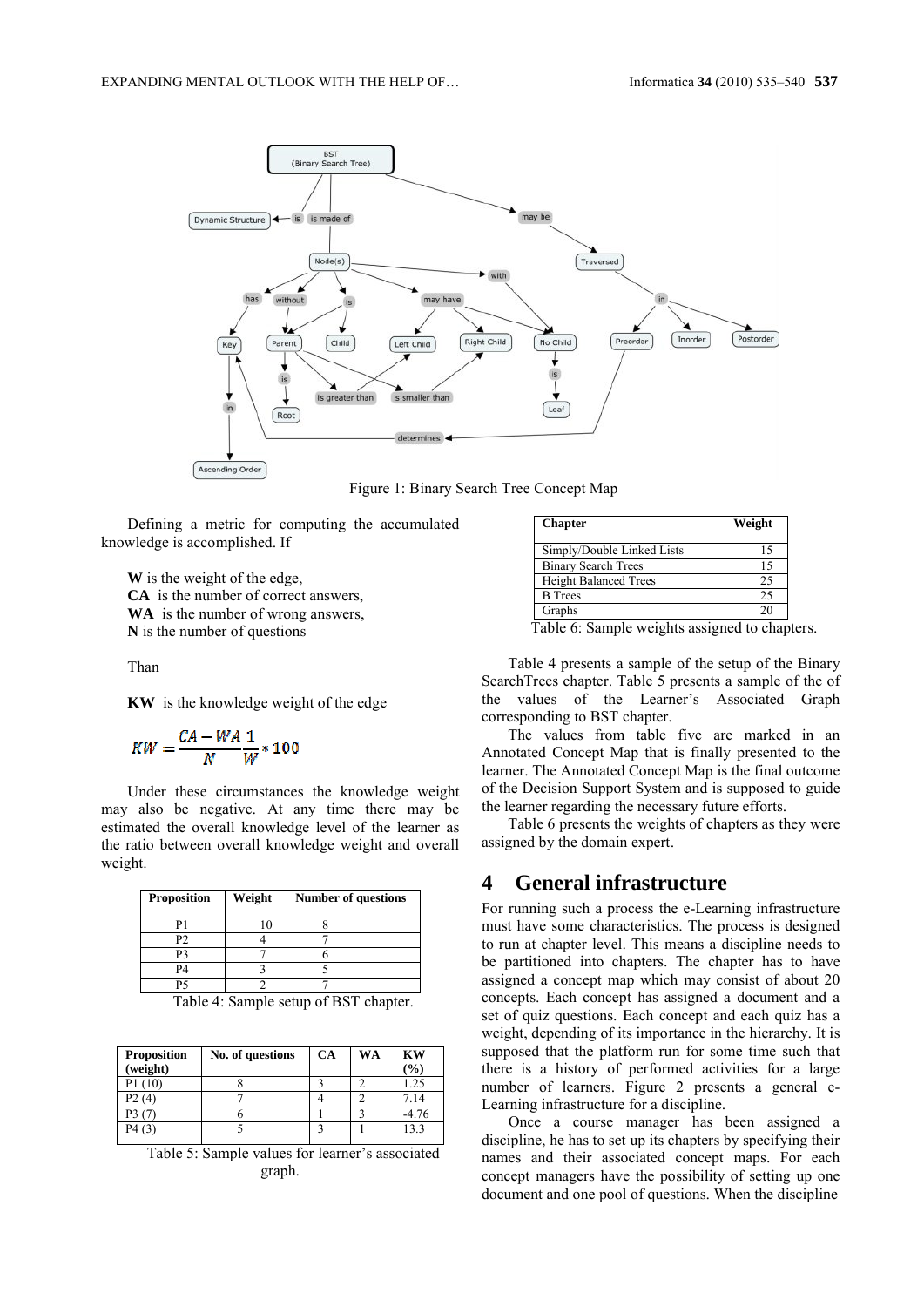

Figure 2: General structure of a discipline

is fully set, the learning process may start for learners. Any opening of the document and any test quiz that is taken by a learner is registered. The business logic of document retrieval tool wills using these data in order to determine the moment when it is able to determine the document (or the documents) that are considered to need more attention from the learner. The course manager specifies the number of questions that will be randomly extracted for creating a test or an exam.

Let us suppose that for a chapter the professor created 50 test quizzes and he has set to 5 the number of quizzes that are randomly withdrawn for testing and 15 the number of quizzes that are randomly withdrawn for final exam. It means that when a student takes a test from this chapter 5 questions from the pool of test question are randomly withdrawn. When the student takes the final examination at the discipline from which the chapter is part, 15 questions are randomly withdrawn. This manner of creating tests and exams is intended to be flexible enough for the professor.

#### **5 Experimental results**

The setup and experimental results were obtained on Tesys e-Learning platform [6]. On this platform there was set Algorithms and Data Structures discipline. The tests were performed for the chapter named Binary Search Trees. Figure 1 presents the concept map for Binary Search Trees chapter.

For each concept there is associated a set of quizzes. As learners start answering quizzes the table data regarding performed activities is continuously updated. Table 1 presents the structure of recorded activities. Table 2 presents a snapshot for the activities table. The total number of students of 400 and the total number of problems is 200. The time during which results have been taken is six months.

In order to obtain relevant results we pruned noisy data. We considered that students for which the number of taken tests or the time spent for testing is close to zero are not interesting for our study and degrade performance and that is why all such records were deleted. After this step there remained only 268 instances.

| <b>Event type</b> | <b>Details</b>                            |
|-------------------|-------------------------------------------|
| login             | start time and duration                   |
| view document     | start time, duration, concept             |
| self test         | start time, duration, quizzes             |
| messages          | start time, duration, receiver categories |

Table 7: Structure of recorded activities

| User id | <b>Event type</b> | <b>Details</b>                           |
|---------|-------------------|------------------------------------------|
| 10      | login             | 10.10.2009 11:20, 25 min                 |
|         | view<br>document  | 10.10.2009 11:21, 10 min.<br>concept11   |
| 12      | self test         | 10.10.2009 11:31, 3 min.<br>concept11    |
| 13      | messages          | 10.10.2009 11:34, 5 min.<br>prof3, prof4 |

Table 8: Sample data from activities table

After data has been recorded, there was run a clustering process on learners. Clustering is the process of grouping a set of physical or abstract objects into classes of similar objects. Basically, for our platform we create clusters of learners based on their activity. There are many clustering methods in the literature: partitioning methods, hierarchical methods, density-based methods, grid-based methods or model-based methods. From all of these we chose to have a closer look on partitioning methods.

Given a database of n objects and k, the number of clusters to form, a partitioning algorithm organizes the objects into k partitions ( $k \le n$ ), where each partition represents a cluster. The clusters are formed to optimize an objective partitioning criterion, often called similarity function, such as distance, so that objects within a cluster are "similar", whereas the objects of different clusters are "dissimilar" in terms of database attributes. So, the first step is to define a list of attributes that may be representative for modelling and characterizing student's activity.

Among the attributes there may be:

the number of logins,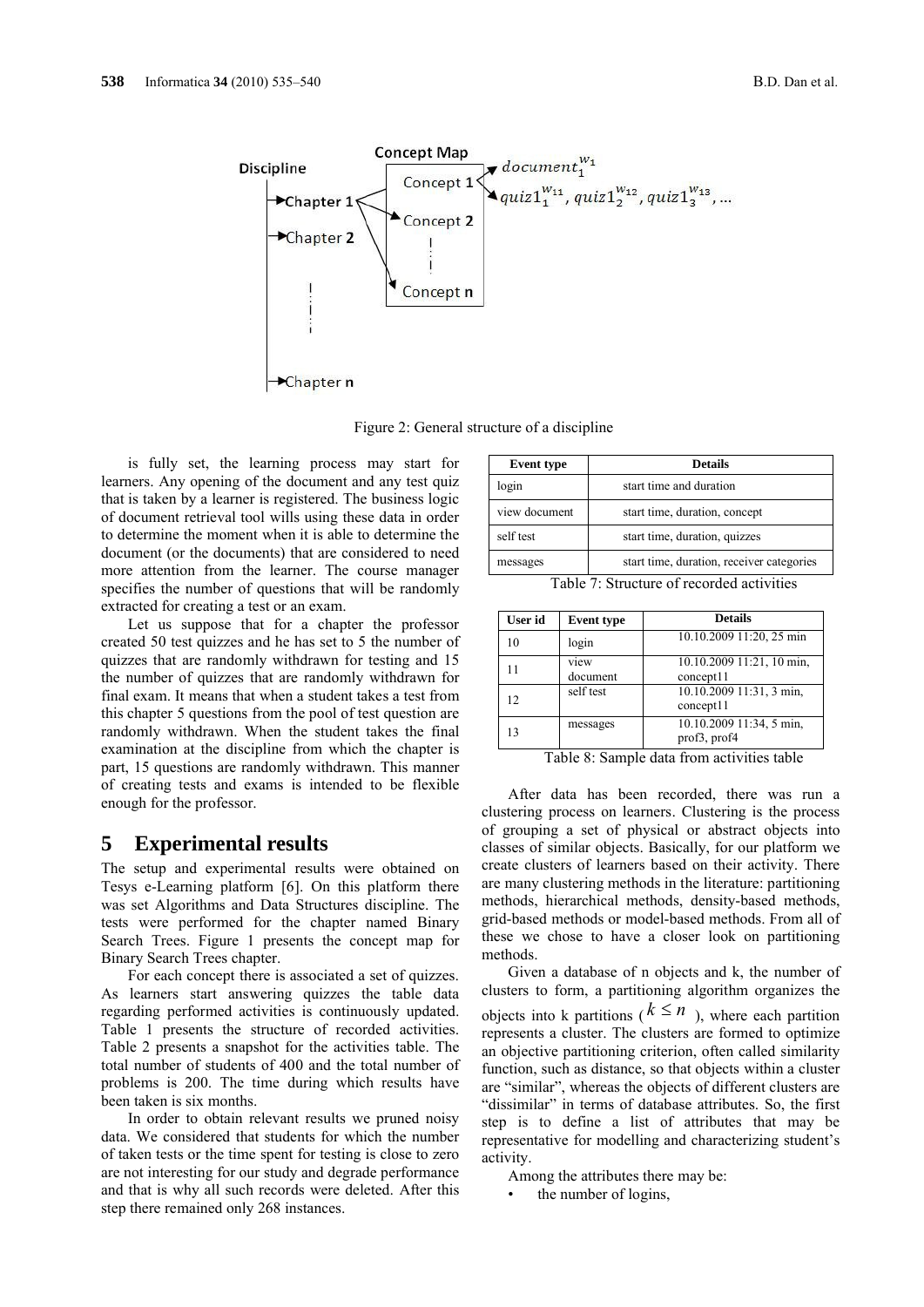- the number of taken tests,
- the average grade for taken tests

The classic k-means algorithm is a very simple method of creating clusters. Firstly, it is specified how many clusters are being thought: this is the parameter k. Then k points are chosen at random as cluster centres. Instances are assigned to their closest cluster centre according to the ordinary Euclidean function. Next the centroid, or the mean, of all instances in each cluster is calculated – this is the "means" part. These centroids are taken to be the new centre values for their respective clusters. Finally, the whole process is repeated with the new cluster centres. Iteration continues until the same points are assigned to each cluster in consecutive rounds, at each point the cluster centres have stabilized and will remain the same thereafter.

From a different perspective for a cluster there may be computed the following parameters:

$$
\bullet \mu = \frac{x_1 + x_2 + \dots + x_n}{n}, \text{ the means}
$$

$$
\bullet \sigma = \frac{(x_1 - \mu)^2 + (x_2 - \mu)^2 + \dots + (x_n - \mu)^2}{n - 1}, \text{ the}
$$

standard deviation

• p, the probability

The sum of all probabilities for all clusters is 1. If we know which of the distributions each instance came from, finding the parameters is easy. On the other hand, if the parameters are known finding the probabilities that a given instance comes from each distribution is easy. Given an instance x, the probability that it belongs to cluster A is:

$$
Pr[A \mid x] = \frac{Pr[x \mid A] - Pr[A]}{Pr[x]} = \frac{f(x; \mu_A, \sigma_A) p_A}{Pr[x]}
$$

where  $f(x; \mu_A, \sigma_A)$  is the normal distribution function for cluster A, that is:

$$
f(x; \mu_A, \sigma_A) = \frac{1}{\sqrt{2\pi}\sigma} e^{-\frac{(x-\mu)^2}{2\sigma^2}}
$$

The EM algorithm takes into consideration that we know neither of these things: not the distribution that each training instance came from, nor the parameters  $\mu$ ,  $\sigma$ or the probability. So, we adopt the procedure used for the k-means clustering algorithm and iterate. Start with initial guess for the five parameters, use them to calculate the cluster probabilities for each instance, use these probabilities to reestimate the parameters, and repeat. This is called the EM algorithm for "expectationmaximization". The first step, the calculation of cluster probabilities (which are the "expected" class values) is "expectation"; the second, calculation of the distribution parameters is "maximization" of the likelihood of the distributions given the data.

A slight adjustment must be made to the parameter estimation equations to account for the fact that it is only cluster probabilities, not the clusters themselves, that are known for each instance. These probabilities just act like weights. If wi is the probability that instance i belongs to cluster A, the mean and standard deviation are:

$$
\mu_A = \frac{w_1 x_1 + w_2 x_2 + \dots + w_n x_n}{w_1 + w_2 + \dots + w_n}
$$

$$
\sigma_A^2 = \frac{w_1 (x_1 - \mu)^2 + w_2 (x_2 - \mu)^2 + \dots + w_n (x_n - \mu)^2}{w_1 + w_2 + \dots + w_n}
$$

where  $x_i$  are all the instances, not just those belonging to cluster A. Technically speaking, this is a "maximum likelihood" estimator of the variance.

Now we shall discuss about how iterating process is terminated. The k-means algorithm stops when the classes of instances don't change from one iteration to the next – a "fixed point" has been reached. In the EM algorithm things are not quite so easy: the algorithm converges toward a fixed point but never actually gets there. But we can see how close it is by calculating the overall likelihood that the data came from this dataset, given the values for the parameters (mean, standard deviation and probability). This overall likelihood is obtained by multiplying the probabilities of the individual instances *i*:

$$
\prod_i (p_A \Pr[x_i \mid A] + p_B \Pr[x_i \mid B])
$$

Where the probabilities given the clusters A and B are determined from the normal distribution function  $f(x; \mu, \sigma)$ . This overall likelihood is a measure of the "goodness" of clustering and increases at each iteration of the EM algorithm. Again, there is a technical difficulty with equating the probability of a particular value of x with  $f(x; \mu, \sigma)$ , and in this case the effect does not disappear because no probability normalization operation is applied. The upshot is that the likelihood expression above is not a probability and does not necessarily lie between zero and one: nevertheless, its magnitude still reflects the quality of the clustering. In practical implementations its logarithm is calculated instead: this is done by summing the logs of individual components, avoiding all the multiplications. But the overall conclusion still holds: iterate until the increase in loglikelihood becomes negligible. For example, a practical implementation might iterate until the difference between successive values of log-likelihood is less than 10-10 for ten successive iterations. Typically, the log-likelihood will increase very sharply over the first few iterations and then converge rather quickly to a point that is virtually stationary.

Although the EM algorithm is guaranteed to converge to a maximum, this is a local maximum and may not necessarily be the same as the global maximum. For a better chance of obtaining the global maximum, the whole procedure should be repeated several times, with different initial guess for the parameter values. The overall log-likelihood figure can be used to compare the different final configuration obtained: just choose the largest of the local maxima.

The EM algorithm is implemented in Weka package [10] and needs the input data to be in a custom format